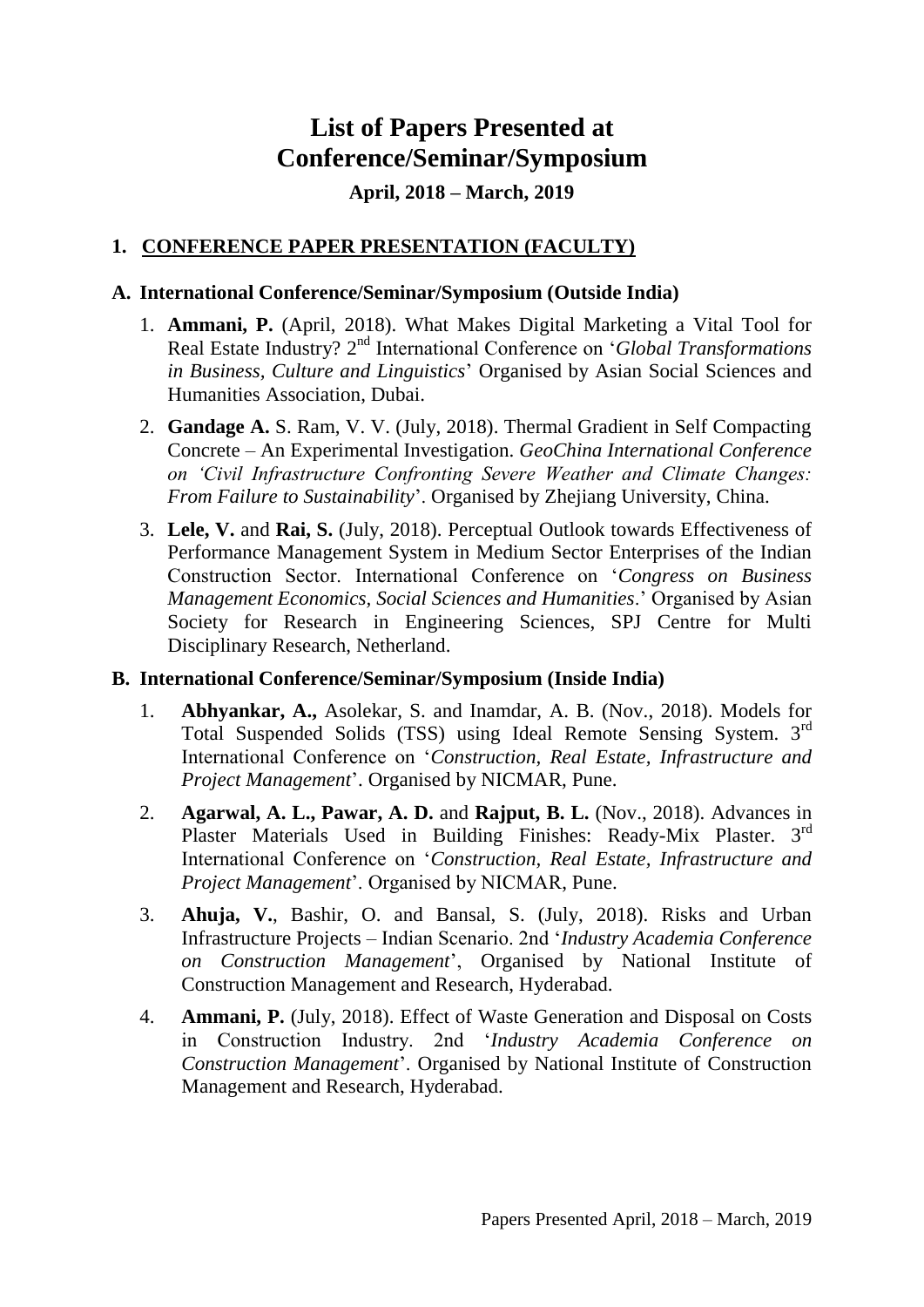- 5. Balachandukoya, Raju, C. K., **Seshadri, S, T.** and Gayitrikeerthana, Y. L. (July, 2018). Design of Sewer Network for B.V. Raju Institute of Technology using Sewergems Software. 2nd '*Industry Academia Conference on Construction Management*'. Organised by National Institute of Construction Management and Research, Hyderabad.
- 6. **Batra, S.** and **Shrivastava, R.** (Nov., 2018). Negotiation Analysis- A Case of Real Estate Property Deal. 3<sup>rd</sup> International Conference on 'Construction, *Real Estate, Infrastructure and Project Management*'. Organised by NICMAR, Pune.
- 7. **Bendigiri, P.** (June, 2018). The Case of Sustainable Housing Planning. *4th Flame International Case Conference*. Organised by Flame University, Pune.
- 8. Chauhan, S. and **Bendigiri, P.** ((June, 2018)). Compensation for Land Acquisition by Hydroponics Plant. *4th Flame International Case Conference*. Organised by Flame University, Pune.
- 9. **Chowdary, R. K.** (Nov., 2018). Analysis of Public Private Partnership Projects in India and Techniques Implemented in Other Countries.  $3<sup>rd</sup>$ International Conference on '*Construction, Real Estate, Infrastructure and Project Management*'. Organised by NICMAR, Pune.
- 10. **Chowdry, R. N. K.**, Narendiran A. and Ghouse, M. P. O. (July, 2018). Mitigation of Construction Delays in Indian Projects. 2nd '*Industry Academia Conference on Construction Management*', Organised by National Institute of Construction Management and Research, Hyderabad.
- 11. Das, H., Kumar, S. K. and **Agrawal, V. M.** (July, 2018). A Critical Analysis of The Most Efficient Green Building Rating System Among LEED & GRIHA. 2nd '*Industry Academia Conference on Construction Management*'. Organised by National Institute of Construction Management and Research, Hyderabad.
- 12. **Das, M.** (Nov., 2018). Success of Project Revisited: A Review of Literature. 3 rd International Conference on '*Construction, Real Estate, Infrastructure and Project Management*'. Organised by NICMAR, Pune.
- 13. **Desai, D., Phadtare, M.**, Kedare, S. and Ghoshal, V. (Nov., 2018). Identification of Marketing Strategies Suitable for Small & Medium Scale Business-to-Business Firms. 3rd International Conference on '*Construction, Real Estate, Infrastructure and Project Management*'. Organised by NICMAR, Pune.
- 14. **Deshpande, P.** (Nov., 2018). Study of Energy Consumption Benchmarking of Construction Equipment - Ready Mix Concrete Plant. 3rd International Conference on '*Construction, Real Estate, Infrastructure and Project Management*'. Organised by NICMAR, Pune.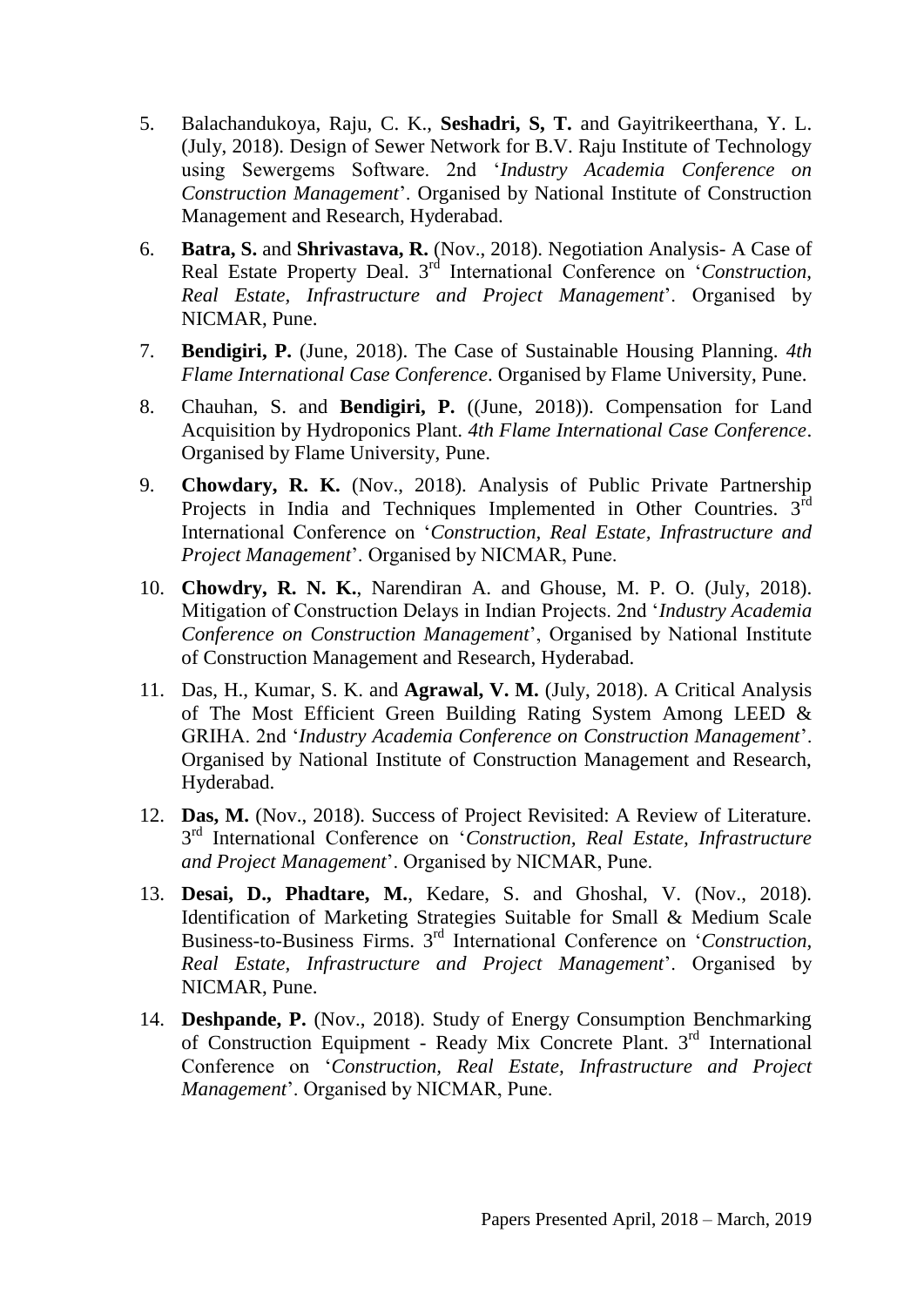- 15. **Deshpande, R.** (Nov., 2018). Carbon Footprint of Transportation Sector A Case Study of Pune, India. 3rd International Conference on '*Construction, Real Estate, Infrastructure and Project Management*'. Organised by NICMAR, Pune.
- 16. **Dixit, A.** (June, 2018). International Brands in Hospitality Sector Empowered by Open Access Electricity. *4th Flame International Case Conference*. Organised by Flame University, Pune.
- 17. **Dixit, A.** and Mahajan, D. (June, 2018). Project Management Tool for Solar Photovoltaic System at Riddhi – Siddhi Apartment. *4th Flame International Case Conference*. Organised by Flame University, Pune.
- 18. **Dixit, A. V.** (Nov., 2018). Energy Management Methodologies A Literature Review. 3rd International Conference on '*Construction, Real Estate, Infrastructure and Project Management*'. Organised by NICMAR, Pune.
- 19. **Gandage, A.** (Nov., 2018). Admixtures in Concrete A Review. 3rd International Conference on '*Construction, Real Estate, Infrastructure and Project Management*'. Organised by NICMAR, Pune.
- 20. **Ganguli, T. K.**, Deshmukh, S., Nandanwar, D. and Desai, N., Dhongani, R. and Bam, N. (Nov., 2018). Issues and Challenges of Lean Construction in Real Estate Projects. 3rd International Conference on '*Construction, Real Estate, Infrastructure and Project Management*'. Organised by NICMAR, Pune.
- 21. Ghoghari, T., Sankaran, P., Kumar, A., Kaneez, and **Abhyankar, A.** (June, 2018). RERA: Advantage Home Buyers? 4th Flame International Conference on '*Research and Teaching Cases*.' Organised by Flame University, Lavale, Pune.
- 22. **Ghosh, P.** and Raval, P. M. (Nov., 2018). Case Studies of Mixed Land use Policies. 3rd International Conference on '*Construction, Real Estate, Infrastructure and Project Management*'. Organised by NICMAR, Pune.
- 23. **Goel, A.** (May, 2018). Is Sustainability a 'Wicked Problem'?: Perspectives from Construction and Built Environment Sector. *International Conference Organised by Indian Institute of Management*, Kashipur.
- 24. **Goel, A.** (Nov., 2018). A Hierarchical Model of Constructability Improvement Barriers in the Indian Construction Industry. 3rd International Conference on '*Construction, Real Estate, Infrastructure and Project Management*'. Organised by NICMAR, Pune.
- 25. **Gokhale, C.** (Nov., 2018). Design and Construction Aspects of Floating Dry-Dock Gate. 3<sup>rd</sup> International Conference on '*Construction, Real Estate*, *Infrastructure and Project Management*'. Organised by NICMAR, Pune.
- 26. **Gokhale, C.** S. (July, 2018). An Overview of Gabions and its Applications. 2nd '*Industry Academia Conference on Construction Management*', Organised by National Institute of Construction Management and Research, Hyderabad.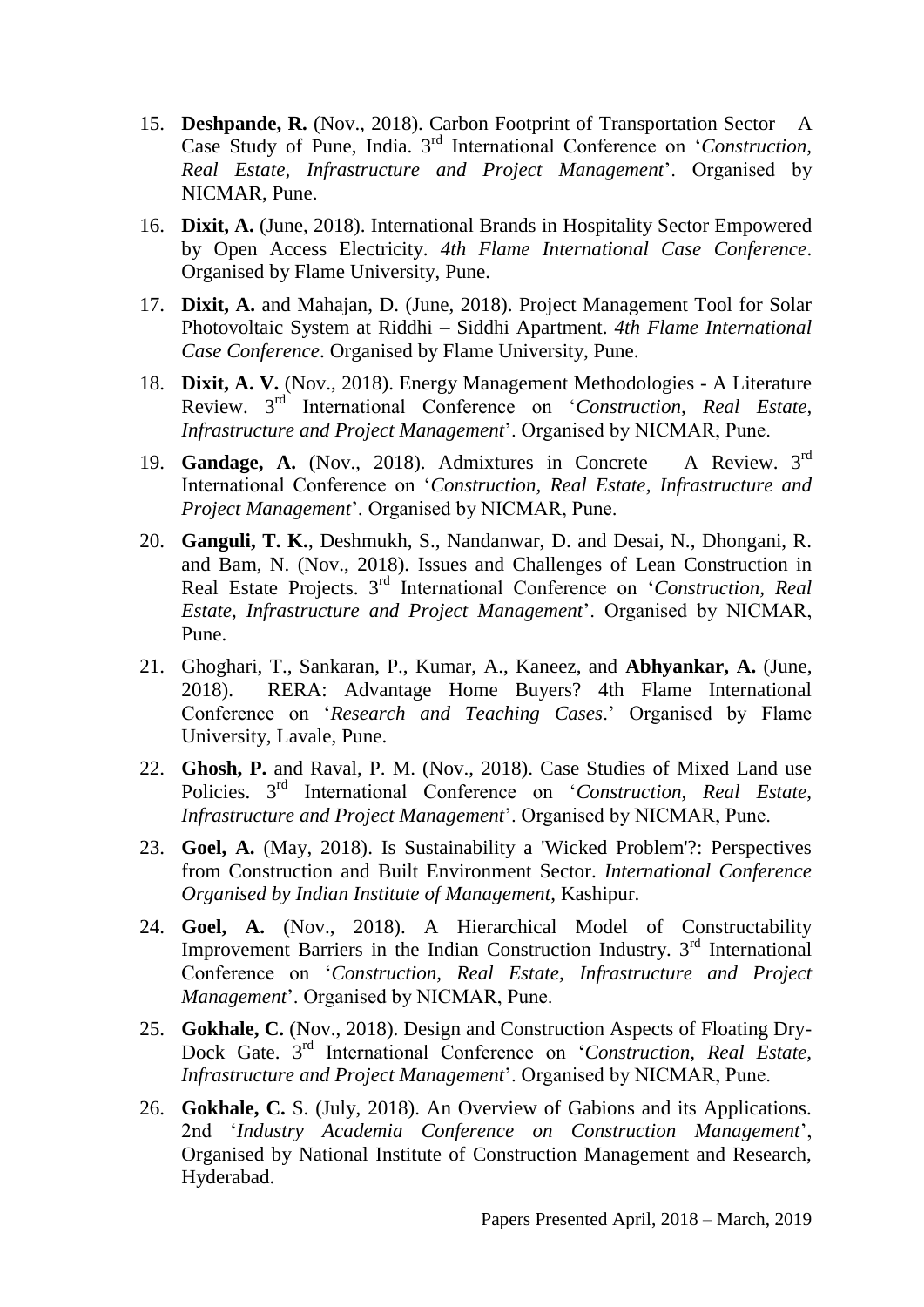- 27. **Goyal, R.** (July, 2018). Strength properties of Geopolymer Concrete with Partially Replacement of Natural sand by stone dust. 2nd '*Industry Academia Conference on Construction Management*', Organised by National Institute of Construction Management and Research, Hyderabad.
- 28. **Goyal, R.** (Nov., 2018). Seismic Behaviour of Concentric Reinforced Cement Concrete and Steel  $X$  – Bracing System in High Rise Structures.  $3^{rd}$ International Conference on '*Construction, Real Estate, Infrastructure and Project Management*'. Organised by NICMAR, Pune.
- 29. **Gupta, R.**, Mohota, C., Datta, M. and Jaya, P. S., Michael, A. J. (July, 2018). A Comprehensive Review of Robotics and Automation in the Construction Sector. 2nd '*Industry Academia Conference on Construction Management*', Organised by National Institute of Construction Management and Research, Hyderabad.
- 30. **Halder, A.** (Nov., 2018). Exploring Complexity of Project Governance in Indian Mega Projects: A Social Network Analysis Approach. 3rd International Conference on '*Construction, Real Estate, Infrastructure and Project Management*'. Organised by NICMAR, Pune.
- 31. **Hiray, A.**, Ramtekkar, A., Vasireddy, R., Vallurupalli, S. and Dwivedi, D. (Nov., 2018). Linguistic Evaluation of Written Communication in Indian Construction Sector: A Review and Framework. 3<sup>rd</sup> International Conference on '*Construction, Real Estate, Infrastructure and Project Management*'. Organised by NICMAR, Pune.
- 32. **Jadhav, T. S.** (Nov., 2018). Strategies for Reducing Cooling Load of Buildings. 3rd International Conference on '*Construction, Real Estate, Infrastructure and Project Management*'. Organised by NICMAR, Pune.
- 33. **Jagannathan, M.** and **Prasad, V.** (Nov., 2018). Liquidation of Construction Claims: An Attempt through the Smart Contracts. 3<sup>rd</sup> International Conference on '*Construction, Real Estate, Infrastructure and Project Management*'. Organised by NICMAR, Pune.
- 34. **Jagannathan, M.** and **Soneji, J.** (Nov., 2018). Hybrid Annuity Model in Highway Projects: A Review of Current Challenges and Possible Solutions. 3<sup>rd</sup> International Conference on 'Construction, Real Estate, Infrastructure *and Project Management*'. Organised by NICMAR, Pune.
- 35. **Jagtap, M.** (Nov., 2018). Assessing the Effect of Prioritization of the Critical Chain Activities on Project Duration. 3<sup>rd</sup> International Conference on '*Construction, Real Estate, Infrastructure and Project Management*'. Organised by NICMAR, Pune.
- 36. **Jain, Sachin** and **Jain, Sameer** (Nov., 2018). To Study the Utilization of Robots in Building Construction for Finishing Activities in India: A Case Based Approach. 3rd International Conference on '*Construction, Real Estate, Infrastructure and Project Management*'. Organised by NICMAR, Pune.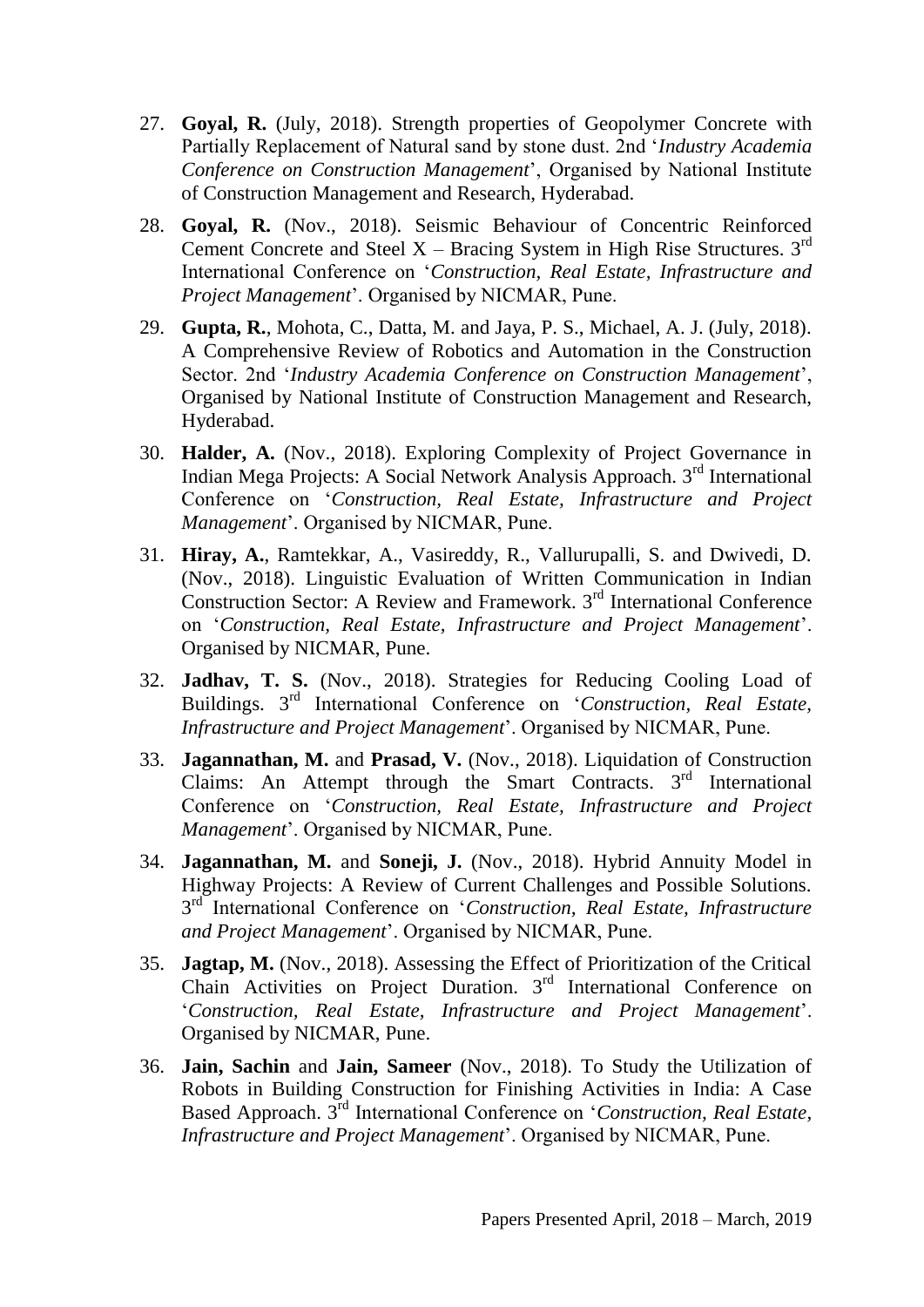- 37. **Jain, Sameer** and **Jain, Sachin** (Nov., 2018). Challenges and Opportunities Using "R" Tool for Analytics in Decision Making for Construction Projects – A Case Based Approach. 3rd International Conference on '*Construction, Real Estate, Infrastructure and Project Management*'. Organised by NICMAR, Pune.
- 38. Joshi, A., Dixit, A., Shrivastava, A., Singh, A., Bodkhe, P. and **Sathish Kumar, R.** (July, 2018). Study of a PPP project: - A Case Study on the Redevelopment of a Smart Railway Station (Habibganj) in Bhopal. 2nd '*Industry Academia Conference on Construction Management*', Organised by National Institute of Construction Management and Research, Hyderabad.
- 39. Kadam, O., Patil, S., Deoghare, V. and **Bhavsar, V.** (Nov., 2018). A Social Cost Benefit Analysis of Samruddhi Mahamarg. 3rd International Conference on '*Construction, Real Estate, Infrastructure and Project Management*'. Organised by NICMAR, Pune.
- 40. **Koner, J.** and **Purandare, A.** (Nov., 2018). Chennai Container Terminal (CCT):- A Comparative Study among International Container Ports in the Region Such as Singapore, Dubai, and Colombo Ports. 3rd International Conference on '*Construction, Real Estate, Infrastructure and Project Management*'. Organised by NICMAR, Pune.
- 41. **Koner, J.** and Chandwadkar, T. C. (Nov., 2018). A Case Study on Aundh-Baner-Balewadi (ABB) Area of Pune as a Local Area Initiative. 3rd International Conference on '*Construction, Real Estate, Infrastructure and Project Management*'. Organised by NICMAR, Pune.
- 42. **Koner, J.** and **Purandare, A.** (Nov., 2018). Impact of Demonetization on Real Estate Market in Pune City. 3<sup>rd</sup> International Conference on '*Construction, Real Estate, Infrastructure and Project Management*'. Organised by NICMAR, Pune.
- 43. **Koner, J.**, Gupta, A., Solanki, R. S., Tomar, R. S. and Khandelwal, S. (Nov., 2018). Smart Cities and Sustainable Development. 3rd International Conference on '*Construction, Real Estate, Infrastructure and Project Management*'. Organised by NICMAR, Pune.
- 44. Kosti R. K., Sheikh, F. Dharmik, T. and **Mishra, S.** (July, 2018). Analysis of Factors Escalating Costs In Building Project-A Case Of Commercial Building. 2nd '*Industry Academia Conference on Construction Management*', Organised by National Institute of Construction Management and Research, Hyderabad.
- 45. Koul, P., Rai, R. S. and **Ahuja, V.** (Nov., 2018). Key Risks Affecting Project Completion in the Indian Real Estate Projects.  $3<sup>rd</sup>$  International Conference on '*Construction, Real Estate, Infrastructure and Project Management*'. Organised by NICMAR, Pune.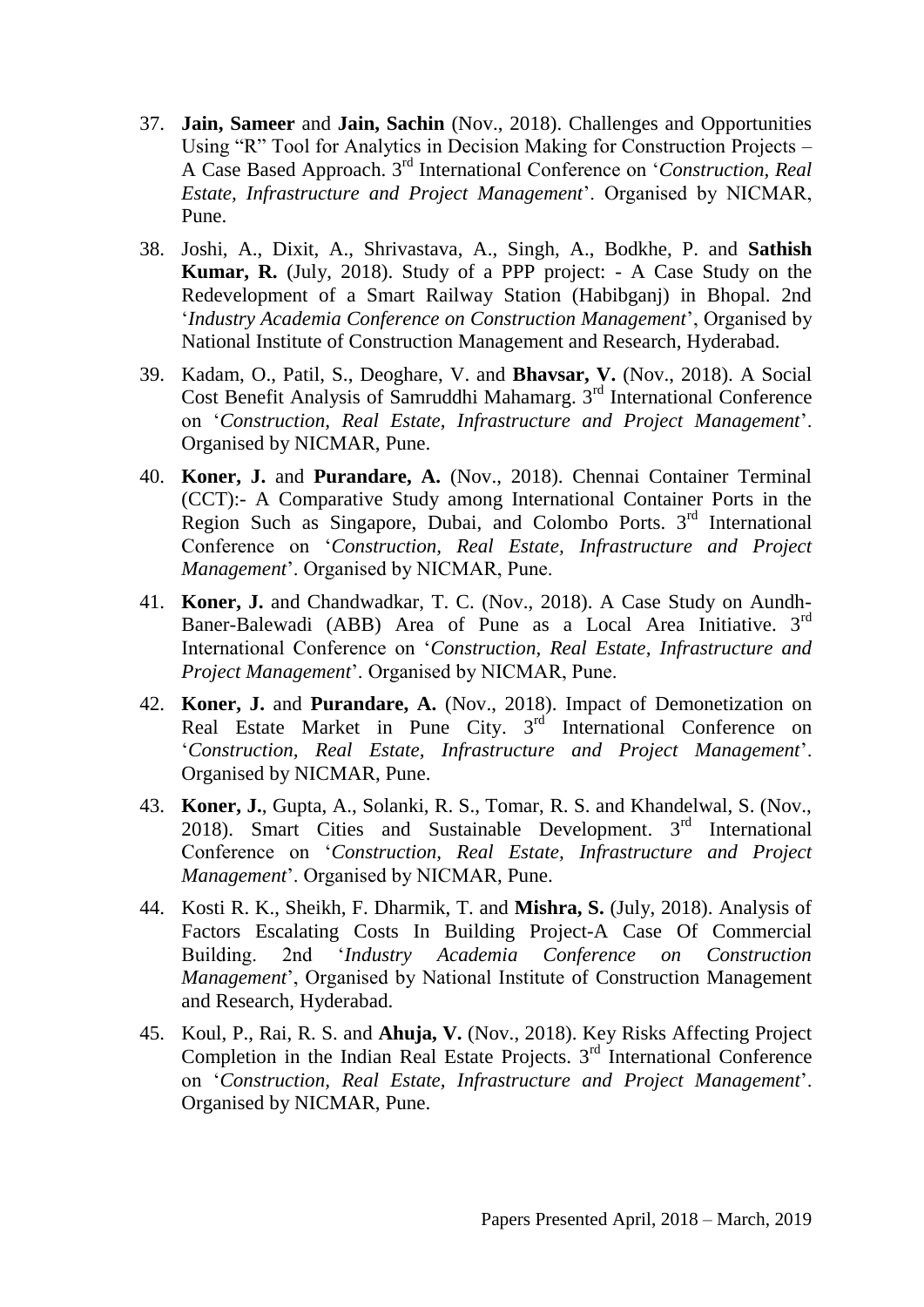- 46. Krishna, K. V., Reddy, K. S. and **Ravinder, B.** (July, 2018). Impact of KIA Motors on Agriculture and Non-Agricultural Lands and Employment Opportunity in Penukonda, Andhra Pradesh. 2nd '*Industry Academia Conference on Construction Management*', Organised by National Institute of Construction Management and Research, Hyderabad.
- 47. Kumar, V., Sen. K., Rajgopal, L., Gowri, K. R., Anjari, R. U. and **Abhyankar, A.** (June, 2008). Odd Even Rule. 4th Flame International Conference on '*Research and Teaching Cases*.' Organised by Flame University, Lavale, Pune.
- 48. **Mahajan, D. A.** Thakre, K., Bhaskar, U., Maltare, K. and Chandrayan, R. (Nov., 2018). A Study of ERP Implementation in Real Estate Companies. 3rd International Conference on '*Construction, Real Estate, Infrastructure and Project Management*'. Organised by NICMAR, Pune.
- 49. **Malla, V.** (Nov., 2018). Construction Planning with BIM (Building Information Modelling) Framework and BIM Model as Virtual Prototype during Conceptual Phase of a Project Facility – Case Study of a Treatment Plant. 3rd International Conference on '*Construction, Real Estate, Infrastructure and Project Management*'. Organised by NICMAR, Pune.
- 50. **Malsane, S., Shrivas, Abhishek.** and Greenwood, D. (Nov., 2018). Critical Factors Impacting BIM Uptake in the Indian Built Environment Sector. 3<sup>rd</sup> International Conference on '*Construction, Real Estate, Infrastructure and Project Management*'. Organised by NICMAR, Pune.
- 51. **Mamillapalli, R. S.** (June, 2018). Analytical Study on Disintegration of Concrete. International Conference on '*Sustainable Construction and Building Materials*.' Organised by NIT, Karnataka, Surathkal.
- 52. **Mamillapalli, R. S.** (Nov., 2018). Performance Assessment of Green Building Rating Systems in India. 3<sup>rd</sup> International Conference on '*Construction, Real Estate, Infrastructure and Project Management*'. Organised by NICMAR, Pune.
- 53. Manvitha, M. Padwekar, S., Singh, N. K. and **Mamillapalli, R. S.** (July, 2018). Time Delay Analysis of Irrigation Projects in India. 2nd '*Industry Academia Conference on Construction Management*', Organised by National Institute of Construction Management and Research, Hyderabad.
- 54. **Mishra, S.** (July, 2018). Sustainable Building Construction Methods: Application of Green Retrofitting Techniques as Cost Optimization Tool. 2nd '*Industry Academia Conference on Construction Management*', Organised by National Institute of Construction Management and Research, Hyderabad.
- 55. **Mishra, S.** (Nov., 2018). Cost Escalation in Project Management: Study of a Real Estate Project in India. 3rd International Conference on '*Construction, Real Estate, Infrastructure and Project Management*'. Organised by NICMAR, Pune.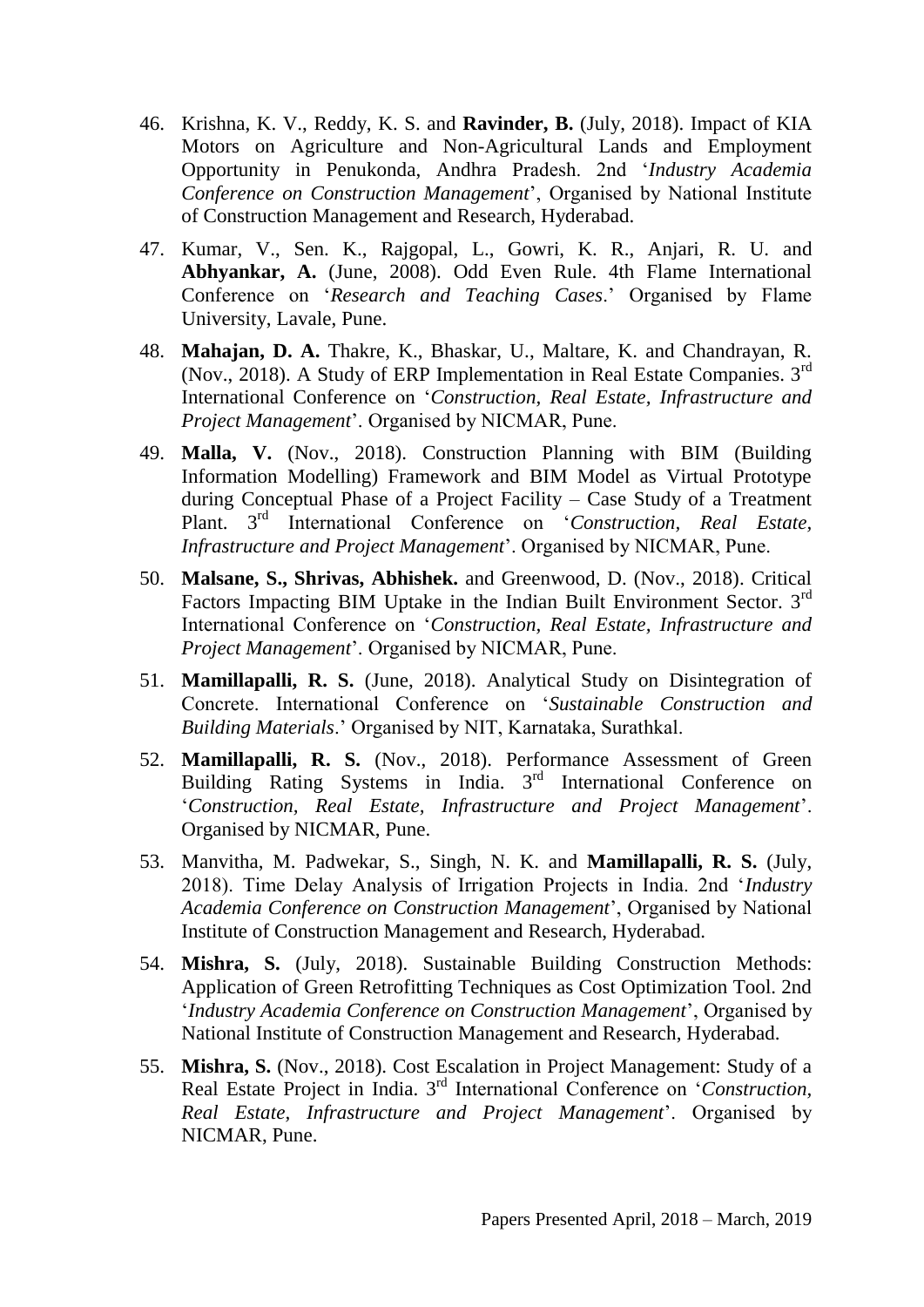- 56. **Muralidhar, P.** (Sept. 2018). Drivers and Barriers of Green Supply Chain Management in Construction Industry. National Convention of IIIE and International Conference on '*Role of Industrial Engineering in Industry 4.0 Paradigm*', Organised by Indian Institution of Industrial Engineering, Mumbai.
- 57. **Muralidhar, P.**, Patel, R. P. Oommen, R. M. and Paul, R. (July, 2018). Factors Affecting the Success and Failure of Metro Rail in India. 2nd '*Industry Academia Conference on Construction Management*', Organised by National Institute of Construction Management and Research, Hyderabad.
- 58. **Namboodiri, V.** (Nov., 2018). Energy Optimization in HVAC Systems-A Practical Approach. 3rd International Conference on '*Construction, Real Estate, Infrastructure and Project Management*'. Organised by NICMAR, Pune.
- 59. Namdeo, N., Stuty, S. and **Bendigiri, P.** (Nov., 2018). The Effectiveness of Technology in Making a Sustainable Urban Transit System: Review of Literature 3 rd International Conference on '*Construction, Real Estate, Infrastructure and Project Management*'. Organised by NICMAR, Pune.
- 60. **Nargarjuna, P.** and **Samanta, P. K.** (Nov., 2018). Intelligent Transportation System: A Promising Solution for Traffic Management and Transportation System in India. 3rd International Conference on '*Construction, Real Estate, Infrastructure and Project Management*'. Organised by NICMAR, Pune.
- 61. **Pai, S.**K., Singh, A.K., Mittal, A. and Anand, A. ( July, 2018). Analysis of Time Overruns in Roads and Highways Sector in India Using AHP Ranking Technique. International Conference on '*Research Advancement in Applied Engineering Sciences, Computer and Communication Technologies'* organized by B.V.Raju Institute of Technology, Narsapur, Medak, Telangana.
- 62. Pandit, A., Choudhary, A., Jyothsna, D. and **Mishra, S.** (July, 2018). Effects of GST on Construction Projects Analysis of Building- Case Study. 2nd '*Industry Academia Conference on Construction Management*', Organised by National Institute of Construction Management and Research, Hyderabad.
- 63. Patel, R. and **Bendigiri, P.** (Nov., 2018). Griha Rating System of Buildings for Sustainable Construction. 3rd International Conference on '*Construction, Real Estate, Infrastructure and Project Management*'. Organised by NICMAR, Pune.
- 64. **Patil, N.** (February, 2019).Computer Assisted Qualitative Data Analysis Method for Management Research using NVivo. 4th International Conference on Innovations in IT and Management (ICI2TM – 2019), organised by Sinhgad Institute of Management and Computer Application (SIMCA) Narhe, Pune.
- 65. Patil, G., Patel, P., Shukla, S., Nogja, K. and **Koner, J.** (Nov., 2018). Study and Development of Karandi Khedebar Village as a Smart Village. 3rd International Conference on '*Construction, Real Estate, Infrastructure and Project Management*'. Organised by NICMAR, Pune.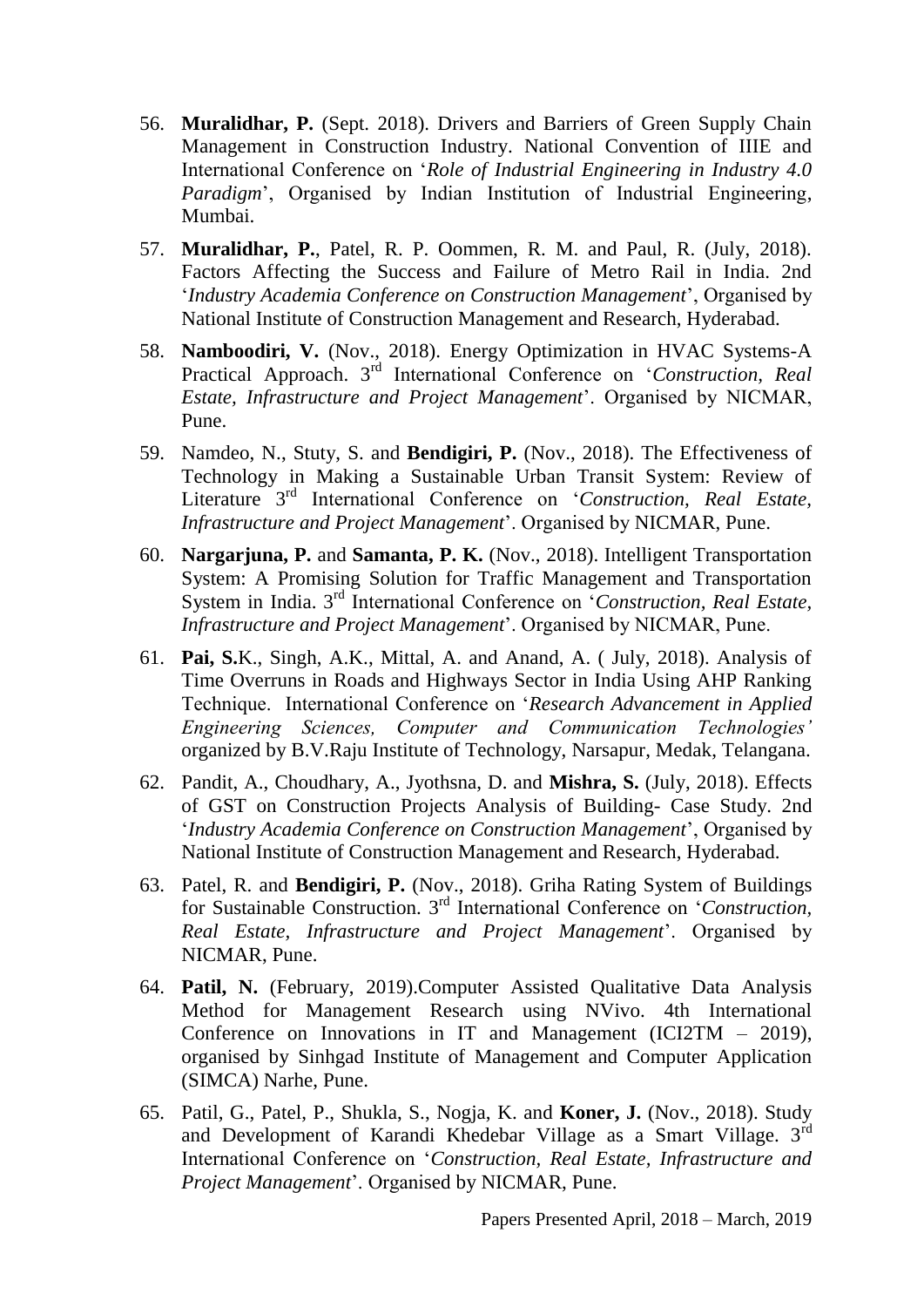- 66. **Patil, N. A.** (Nov., 2018). Governance Issues in PPP Procurement Process for Infrastructure Development in India. 3<sup>rd</sup> International Conference on '*Construction, Real Estate, Infrastructure and Project Management*'. Organised by NICMAR, Pune.
- 67. **Patil, S.** and Chaphalkar, N. B. (Nov., 2018). Dispute Resolution Decision Support System for Indian Construction Contracts.  $3<sup>rd</sup>$  International Conference on '*Construction, Real Estate, Infrastructure and Project Management*'. Organised by NICMAR, Pune.
- 68. **Patil, Y. D.** (Nov., 2018). Redevelopment of Housing Societies: The Legislative Aspect. 3rd International Conference on '*Construction, Real Estate, Infrastructure and Project Management*'. Organised by NICMAR, Pune.
- 69. **Pawar, A. D., Rajput, B. L.** and **Agarwal, A. L.** (Nov., 2018). Factors Affecting Selection of Concrete Structure Formwork. 3<sup>rd</sup> International Conference on '*Construction, Real Estate, Infrastructure and Project Management*'. Organised by NICMAR, Pune.
- 70. Pimpale, O., Gosavi, S., Shanmughan, S., Chkraborty, S. and **Abhyankar, A.** (June, 2018). A. Coca-Cola India: Is It An Eco- Friendly Company? 4th Flame International Conference on '*Research and Teaching Cases*.' Organised by Flame University, Lavale, Pune.
- 71. **Pilaka, N.** and **Samanta, P. K**. (Dec., 2018) Operational Performance Analysis of Select Toll Plazas in Pune Region. 4th International Management Conference on 'Advances in Management through Research, Innovation & Technology'. Organised by Fortune Institute of International Business, New Delhi.
- 72. **Phadke, K.,** and Kamat, M., (February, 2019). Impact of IPO Pricing Mechanisms on Short and Long-run Returns in India: an empirical study. International conference organised by Christ University, Bangalore.
- 73. **Prakash, A., Ambekar, S., Roy, D.** and **Hiray, A.** (Nov., 2018). A Study on Origin - Destination Survey for a Section of Highway System. 3rd International Conference on '*Construction, Real Estate, Infrastructure and Project Management*'. Organised by NICMAR, Pune.
- 74. **Pramadha, V.** (July, 2018). Challenges faced by Women Workers in Indian Construction Industry. 2nd '*Industry Academia Conference on Construction Management*', Organised by National Institute of Construction Management and Research, Hyderabad.
- 75. **Pramadha, V.** (Nov., 2018). An Exploratory Study of the Leadership Skills for Construction Project Success in India. 3rd International Conference on '*Construction, Real Estate, Infrastructure and Project Management*'. Organised by NICMAR, Pune.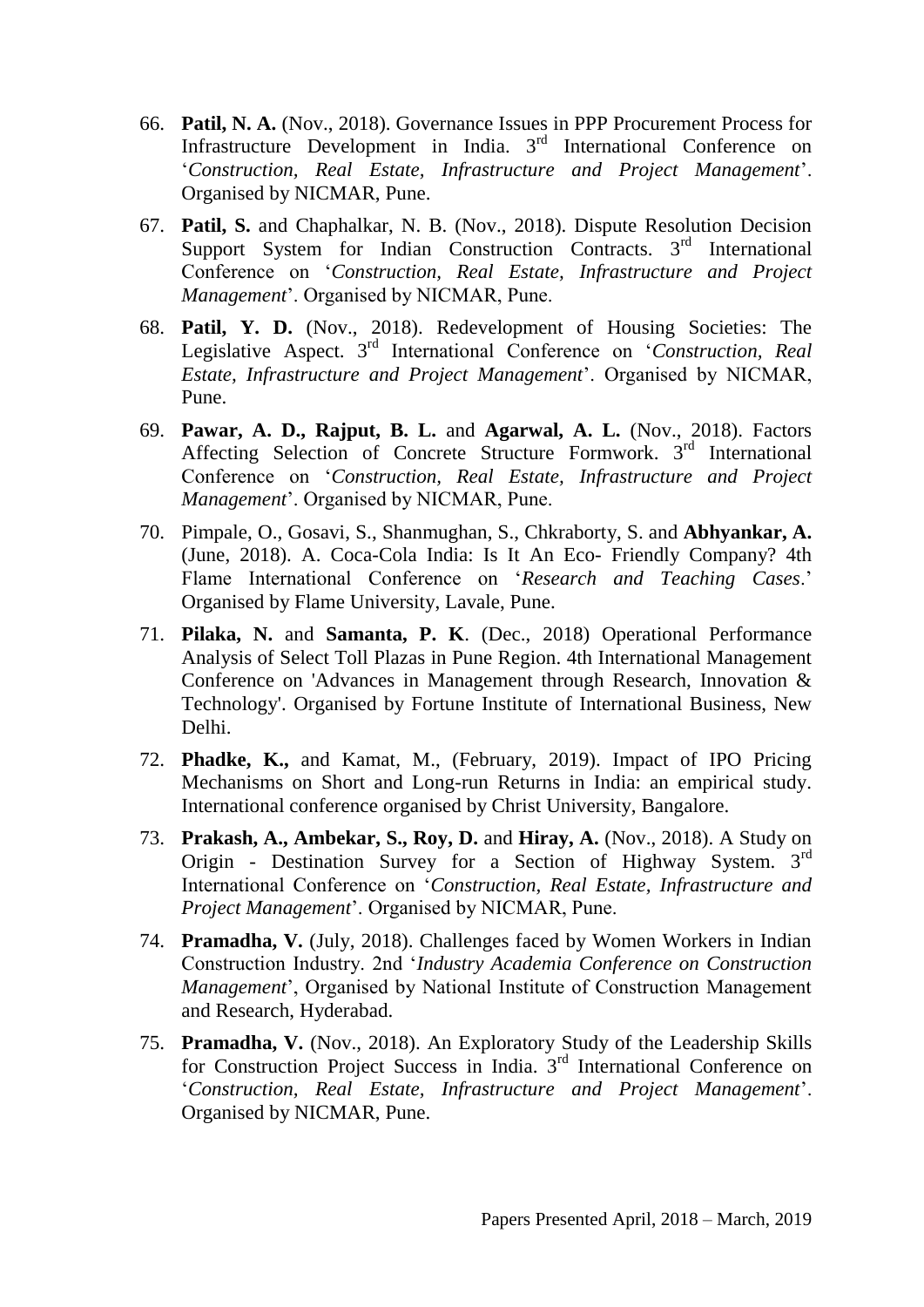- 76. Praveenkumar, M., Anilkumar, K., Rajendra, M. and **Ravinder, B.** (July, 2018). Contemporaneous Period Schedule Analysis of Delays. 2nd '*Industry Academia Conference on Construction Management*', Organised by National Institute of Construction Management and Research, Hyderabad.
- 77. **Purandare, A. S.**, Gupta, L., Maheshwari, A., Jain, B. D and Kaushik, R. (Nov., 2018). Feasibility Study for Development of an Online Portal for Buying, Selling and Renting of Surplus, In-Hand Material and Equipment Inventory for Construction Companies in Pune Region. 3<sup>rd</sup> International Conference on '*Construction, Real Estate, Infrastructure and Project Management*'. Organised by NICMAR, Pune.
- 78. **Purandare, A.**, Mathew, B., Thomas, B., Prakash, D. and Riyas, A. (Nov., 2018). A Study of Green Buildings in Kerala. 3rd International Conference on '*Construction, Real Estate, Infrastructure and Project Management*'. Organised by NICMAR, Pune.
- 79. Rahul, M. K., Rao, V. B., Simha, R. and **Srihari, V.** (July, 2018). Occupational Health Problems of Construction Worker. 2nd '*Industry Academia Conference on Construction Management*', Organised by National Institute of Construction Management and Research, Hyderabad.
- 80. **Rajaprasad. S. V. S.** and **Srinivas, K.** (July, 2018). Time Series Modelling For Prices Of Cement In India By Using ARIMA. 2nd '*Industry Academia Conference on Construction Management*', Organised by National Institute of Construction Management and Research, Hyderabad.
- 81. **Rajhans, K**., Pawar, R. and Bibve, P. (January, 2019). Leadership Skill Requirements for Today's Managers - A Conceptual Framework with Insights from Bhagavad Gita. International Conference on 'Human Resource Development and MSME Development' at Entrepreurship Development Institute of India (EDII), Gandhinagar.
- 82. **Rajhans, R. K. (**March, 2019). Housing Price Diffusion Process in India: An Empirical Investigation of National Capital Region. International Conference on Advanced Enginerring, Science, Management & Technology 2019. Organised by Uttaranchal University.
- 83. **Rajput, B. L., Agarwal, A. L.** and **Pawar, A. D.** (Nov., 2018). Study on BIM Advantages and Barriers to Its Adoption on Construction Project Sites in India. 3<sup>rd</sup> International Conference on '*Construction, Real Estate*, *Infrastructure and Project Management*'. Organised by NICMAR, Pune.
- 84. **Ramakrishna, N.** (July, 2018). Affordable Housing PPPs: The Case of Sukhobrishti Model. 2nd '*Industry Academia Conference on Construction Management*', Organised by National Institute of Construction Management and Research, Hyderabad.
- 85. **Ramakrishna, N.** and Sridhar, K. S. (Oct., 2018). Urban Civic Service Delivery and Norms: A Pilot Study of Two Indian Cities.  $2<sup>nd</sup>$  International Conference on '*The Challenges of Governance in Mega Cities*' Organised by Institute for Social and Economic Change, Bengaluru, India.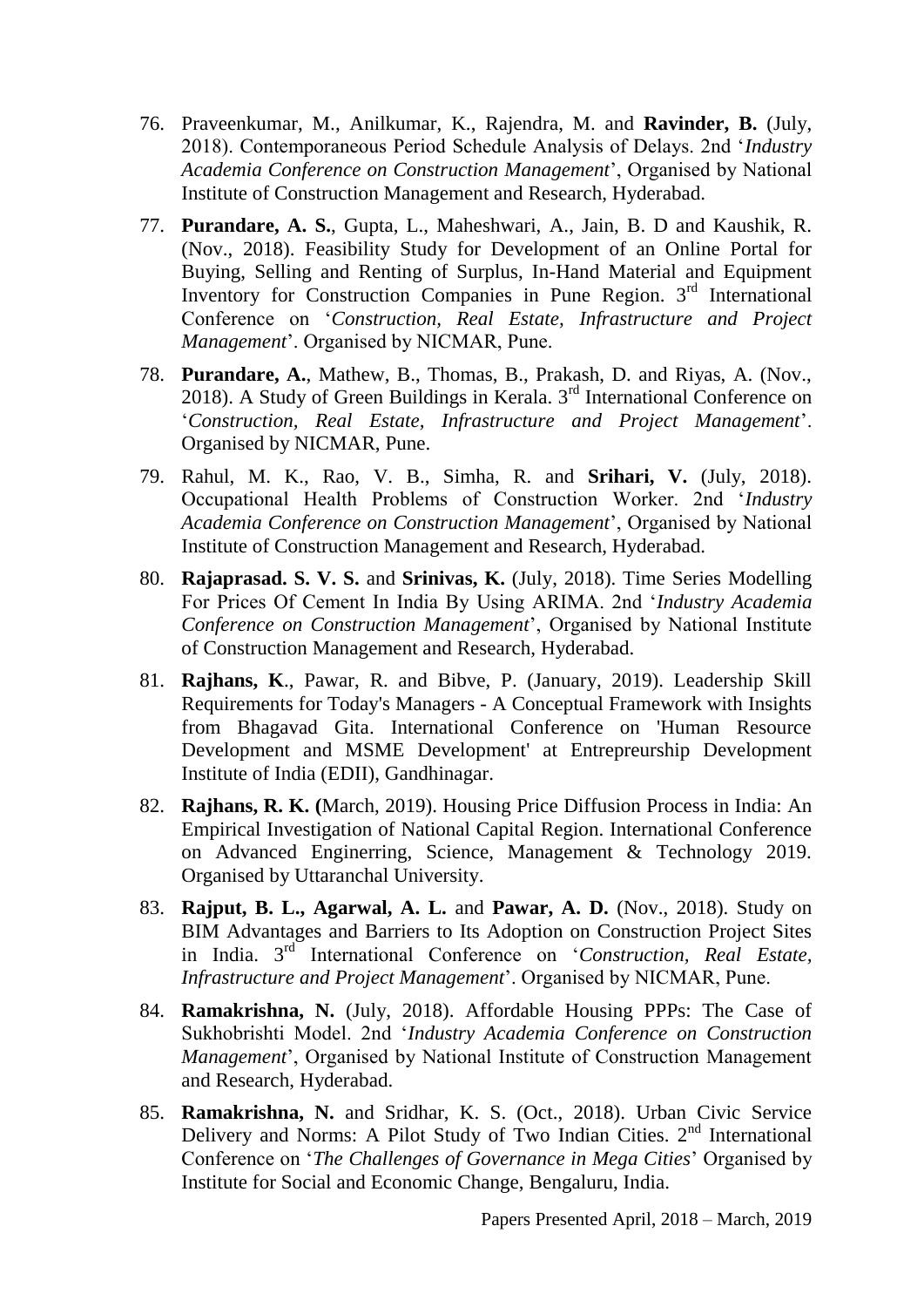- 86. **Ramakrishna, N.**, Girkar, P. and Sapra, S. (Nov., 2018). Planning Slum Rehabilitation/Redevelopment Projects: Evaluation and Learning from Mumbai. 3rd International Conference on '*Construction, Real Estate, Infrastructure and Project Management*'. Organised by NICMAR, Pune.
- 87. **Ramakrishna, N.** (March, 2019). Does Partnership With Private Sector Matter? A Study of Two Urban Road Projects in India. 2nd International Conference, 'An Uncertain World: Growth, Development and Sustainability', at the FLAME University, Pune
- 88. **Ramalingam, S.**, Balaggan, S., Kumar. S., Sharma, A., Sahu, A. and Raghvendra, G. K. (Nov., 2018). Assessing Team Performance Using SNA in BIM based Projects. 3<sup>rd</sup> International Conference on '*Construction, Real Estate, Infrastructure and Project Management*'. Organised by NICMAR, Pune.
- 89. **Ramalingam, S.**, Talluri, N. S. K., Gadela, V. J. B., Siddani, N. K. and Morampudi, M. S. (Nov., 2018). Work Sampling and Productivity Analysis for an Industrial Project. 3rd International Conference on '*Construction, Real Estate, Infrastructure and Project Management*'. Organised by NICMAR, Pune.
- 90. **Rambabu M.,** Javed, M., Raghavendra, C. and Shravya. (Nov., 2018). E-Contracting on Construction Projects. 3<sup>rd</sup> International Conference on '*Construction, Real Estate, Infrastructure and Project Management*'. Organised by NICMAR, Pune.
- 91. **Rao, H. P.** (July, 2018). Return and Volatility Analysis Of Realty Stocks In India. 2nd '*Industry Academia Conference on Construction Management*', Organised by National Institute of Construction Management and Research, Hyderabad.
- 92. **Rao, H. P.** (Nov., 2018). Liquidity and Profitability Analysis in Selected Real Estate Companies in India. 3rd International Conference on '*Construction, Real Estate, Infrastructure and Project Management*'. Organised by NICMAR, Pune.
- 93. Reddy, S. R. A., Kumar, A. S. and **Sathish Kumar, R.** (July, 2018). Construction Methodology and Quantification of a Tunneling Project – A Case Study On Poola Subbaiah Veligonda Project In Andhra Pradesh. 2nd '*Industry Academia Conference on Construction Management*', Organised by National Institute of Construction Management and Research, Hyderabad.
- 94. Roy, M., Gouri, C. T., Yohannan, M., **Rajhans, K.** and Kammath, M. (Nov., 2018). A Study of Employee Engagement and Motivation Practices in Construction Organizations and its Correlation with Employee Performance. 3 rd International Conference on '*Construction, Real Estate, Infrastructure and Project Management*'. Organised by NICMAR, Pune.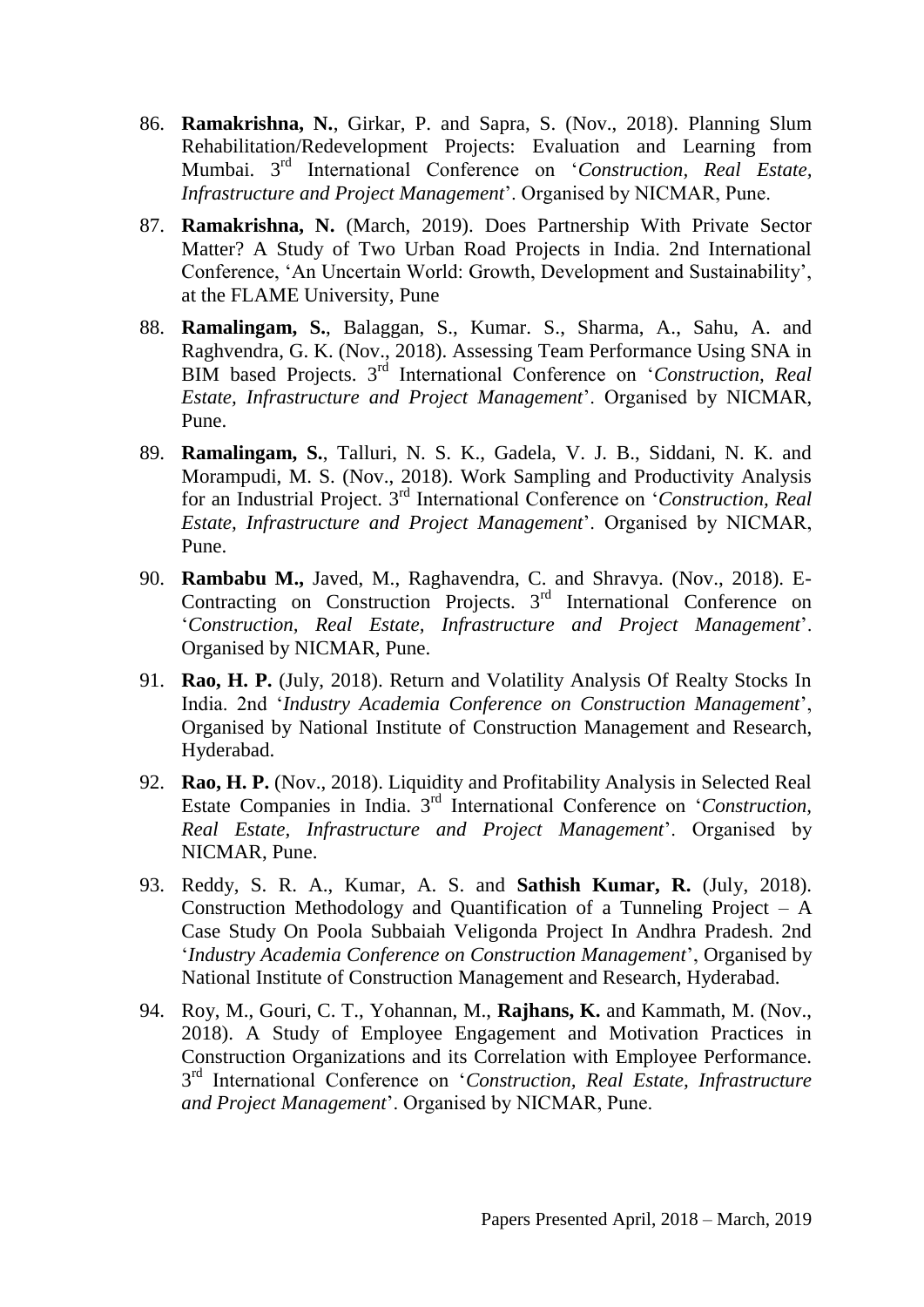- 95. Salim, P. M., Prasad, B.S.R.K. and **Seshadri, S. T.** (April, 2018). Durability Studies on Concrete made using Pulverized used Foundry Sand as a Mineral Admixture. International Conference on '*Trends in Engineering, Management, Pharmacy & Sciences.*' Organised by Geethanjali College of Engineering and Technology, Hyderabad Telangana.
- 96. Salim, P. M., **Seshadri, S. T.** and Prasad, B. S. R. K. (July, 2018). A Review in the Properties of Concrete with Different Mineral Admixtures. 2nd '*Industry Academia Conference on Construction Management*', Organised by National Institute of Construction Management and Research, Hyderabad.
- 97. **Samanta, P. K.** and **Ramakrishna N.** (Nov., 2018). Evaluation of Urban Redevelopment Projects: A Citizen Survey in Pune. 3<sup>rd</sup> International Conference on '*Construction, Real Estate, Infrastructure and Project Management*'. Organised by NICMAR, Pune.
- 98. **Sathish Kumar, R.** (Nov., 2018). Operating Conditions of Cranes Used in Construction Industry – A Case Study.  $3<sup>rd</sup>$  International Conference on '*Construction, Real Estate, Infrastructure and Project Management*'. Organised by NICMAR, Pune.
- 99. **Seshadri S. T.**, Gupta, N. R., Naidu A. R. K. and Nyavnandirevanth. (July, 2018). Amalgamation of alliance Contracting With Lean Principles For Enhanced Project Delivery. 2nd '*Industry Academia Conference on Construction Management*', Organised by National Institute of Construction Management and Research, Hyderabad.
- 100. Sharathchandra, H. C., Shrikanth, Nandish. K. S. and **Mamillapalli, R. S.** (July, 2018). Impact of Sub-Contracting On Construction Projects. 2nd '*Industry Academia Conference on Construction Management*'. Organised by National Institute of Construction Management and Research, Hyderabad.
- 101. **Shriwas, A., Singh, I.** and **Pai, S. K.** (July, 2018). Construction Equipment Productivity Analysis On Infrastructure Projects. 2nd '*Industry Academia Conference on Construction Management*', Organised by National Institute of Construction Management and Research, Hyderabad.
- 102. **Shriwas, A.** (July, 2018). Idle Construction Equipment Impact Assessment on Infrastructure Projects. 2nd '*Industry Academia Conference on Construction Management*'. Organised by National Institute of Construction Management and Research, Hyderabad.
- 103. **Singh, A.** (Nov., 2018). Real Estate in India Post Year 2017: Transition from Developer Market to Buyer Market. 3<sup>rd</sup> International Conference on '*Construction, Real Estate, Infrastructure and Project Management*'. Organised by NICMAR, Pune.
- 104. **Singh, I.** (Nov., 2018). Imperative of Contract Management in Construction Sector. 3<sup>rd</sup> International Conference on '*Construction, Real Estate*, *Infrastructure and Project Management*'. Organised by NICMAR, Pune.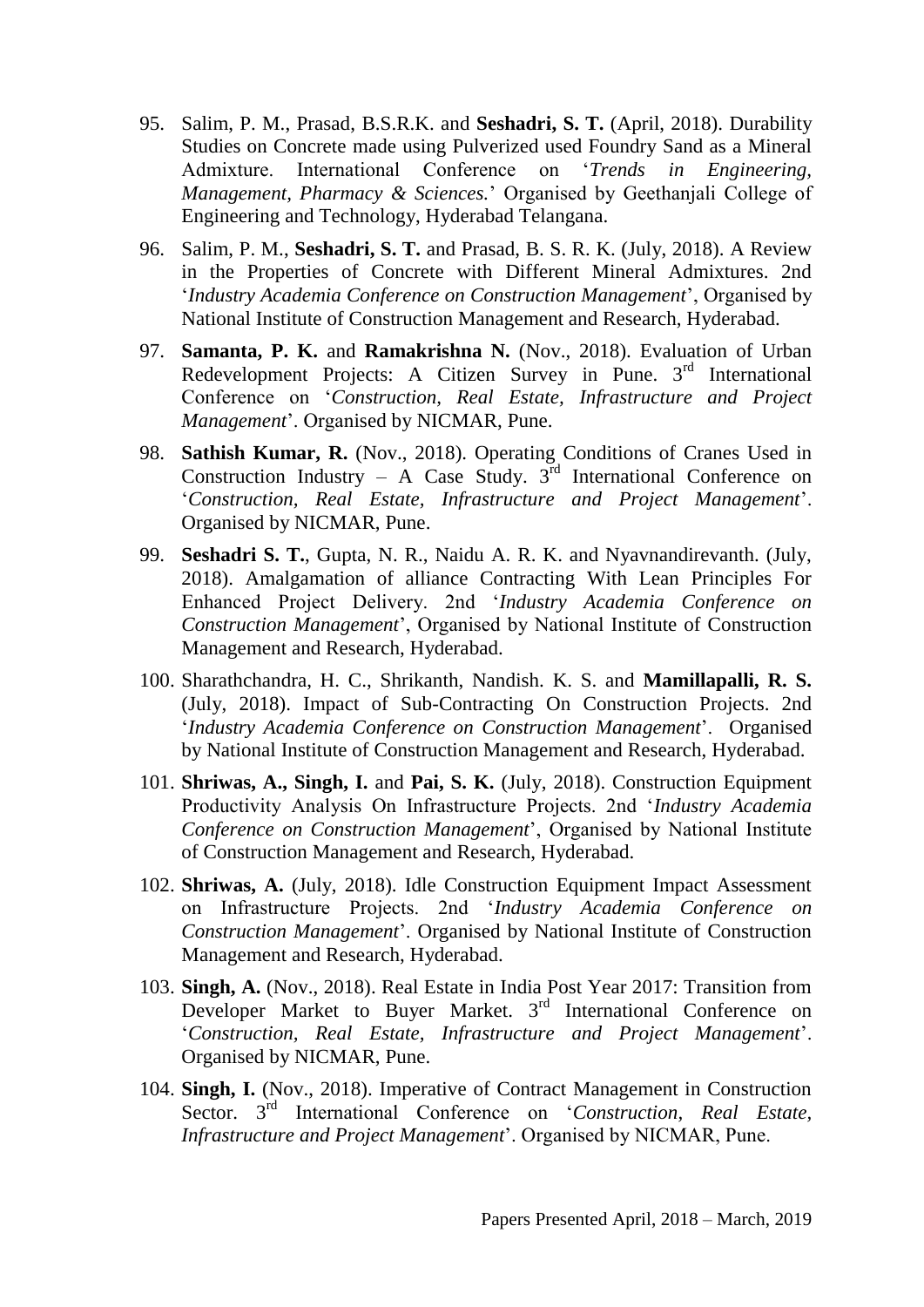- 105. Singh, N., Agrawal, C., Vora, A., Angadi, A. A. and **Abhyankar, A.** (June, 2018). Amendments in Plastic Carry Bags Rules 2006- Is It A Sustainable Solution to the Plastic Menace? 4th Flame International Conference on '*Research and Teaching Cases*.' Organised by Flame University, Lavale, Pune.
- 106. Singh, P. B., **Sudarsan, J. S.** Sanwari, A. A. and **Srihari, V.** (Nov., 2018). Floating Wetland – Sustainable Green Technology for Treating Domestic Wastewater. 3rd International Conference on '*Construction, Real Estate, Infrastructure and Project Management*'. Organised by NICMAR, Pune.
- 107. **Singla, H. K.** (Nov., 2018). Impact of R&D Expenditure, Innovative Infrastructure and Financial Development on Innovation Activity: A Cross Country Panel Data Empirical Investigation. 3<sup>rd</sup> International Conference on '*Construction, Real Estate, Infrastructure and Project Management*'. Organised by NICMAR, Pune.
- 108. Sonar, P. and **Vaishampayan, S.** (Nov., 2018). Enhancing Ridership of BRTS by Ensuring Last Mile Connectivity: Case of Pune, India. 3<sup>rd</sup> International Conference on '*Construction, Real Estate, Infrastructure and Project Management*'. Organised by NICMAR, Pune.
- 109. Sonpipare, A., Areendran, G. and **Totla, P.** (Nov., 2018). Estimation of Solar Energy Potential for Regional Energy Planning using GIS Techniques. 3rd International Conference on '*Construction, Real Estate, Infrastructure and Project Management*'. Organised by NICMAR, Pune.
- 110. **Sreram, P. K.** (Nov., 2018). Qualitative Analysis of Delay in RCC Frame Construction of High-Rise Building. 3rd International Conference on '*Construction, Real Estate, Infrastructure and Project Management*'. Organised by NICMAR, Pune.
- 111. **Srividhya, S.** and **Joshi, M.** (March, 2019). Public Sector Enterprises Will There Be Any Takers?. 2nd International Conference on 'Growth, Development and Sustainability'. Organised by Flame University, Pune.
- 112. **Srividhya, S. R.** and **Joshi, M.** (Nov., 2018). REITS in India: "To Be or Not To Be". 3rd International Conference on '*Construction, Real Estate, Infrastructure and Project Management*'. Organised by NICMAR, Pune.
- 113. **Sudarsan, J. S. and Vaishampayan, S**. (March, 2019). Constructed Wetlands as a Sustainable Green Technique for Waste Water Treatment. 2nd International Conference an Uncertain World: Growth, Development and Sustainability. Organised by Flame University, Pune.
- 114. **Sundrani, D. M.** and **Rajput, B. L.** (Nov., 2018). A Study of the Relation of the Cost of the House Purchased with the Buyer-Related Factors.  $3<sup>rd</sup>$ International Conference on '*Construction, Real Estate, Infrastructure and Project Management*'. Organised by NICMAR, Pune.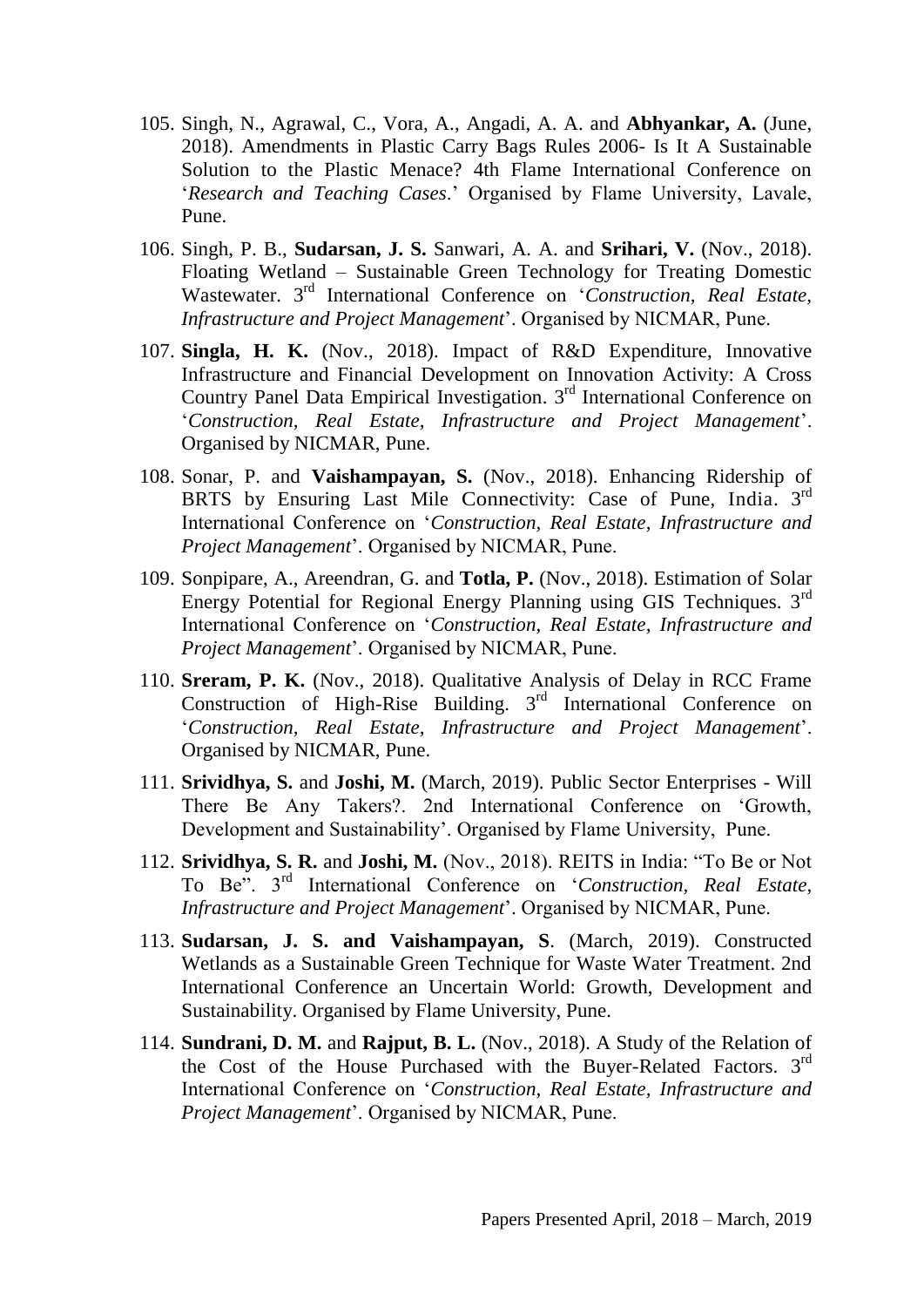- 115. **Tenepalli, J. S.** and Neeraja, D. (June, 2018). Feasibility of Producing Class F Fly Ash Geopolymer Mortar with Alkaline Water Containing Sodium Carbonate (Na<sub>2</sub>CO<sub>2</sub>). International Conference on '*Sustainable Construction and Building Materials*.' Organised by NIT, Karnataka, Surathkal.
- 116. **Tenepalli, J. S.** and Neeraja. D (Nov., 2018). Acid and Sulphate Resistance of Geopolymer Mortar Synthesized from Wastewater Containing Highly Alkaline Substances. 3rd International Conference on '*Construction, Real Estate, Infrastructure and Project Management*'. Organised by NICMAR, Pune.
- 117. Varshitha, S, Barodiya, P. Selukar, L. N., Singh Maini R, and **Desai, V.** (Nov., 2018).Areas of Application of Artificial Intelligence in Construction Project Management.3<sup>rd</sup> International Conference on 'Construction, Real *Estate, Infrastructure and Project Management*'. Organised by NICMAR, Pune.
- 118. **Venkatesan R.**, Sarangi, S. Rajeshwari, S. G. and Das, D. (July, 2018). Case Study Analysis Of Implementation Of Lean Concept In Reduction Of Material Waste In Indian Construction Industry. 2nd '*Industry Academia Conference on Construction Management*', Organised by National Institute of Construction Management and Research, Hyderabad.
- 119. **Venkatesan, R.,** Bharadwsaj, A. R., Kohithi, K. and Sindhuja, G. (Nov., 2018). Mathematical Model to Overcome Delay in Construction.  $3<sup>rd</sup>$ International Conference on '*Construction, Real Estate, Infrastructure and Project Management*'. Organised by NICMAR, Pune.
- 120. **Vijayeta, M.** (July, 2018). Green Building Economics Relative Cost & Savings Impact Study With Respect To Conventional Buildings. 2nd '*Industry Academia Conference on Construction Management*', Organised by National Institute of Construction Management and Research, Hyderabad.
- 121. Waghela, N. B. and **Agrawal, V. M.** (Nov., 2018). Study of Existing Traffic Condition at a Mumbai Suburban Railway Station: Case Study of Kalyan. 3rd International Conference on '*Construction, Real Estate, Infrastructure and Project Management*'. Organised by NICMAR, Pune.
- 122. **Yadav, S.**, Mashruwala, A, Sanghvi, R., Sheth, H. and Mehta, D. (Nov., 2018). Application of Lean Techniques in Construction Projects.  $3<sup>rd</sup>$ International Conference on '*Construction, Real Estate, Infrastructure and Project Management*'. Organised by NICMAR, Pune.
- 123. **Sudarsan, J. S.**, Maharathi, P., Singh, P. and **Srishari, V.** (Dec., 2018). Tannery Wastewater Treatment with Constructed Wetland using Biochar Mixed Substrate as an Adsorbent. 3rd International Conference on the '*Sustainable Energy and Environmental Challenges*' Organised by IIT, Roorkee & NIT, Uttarakhand, held at IIT Roorkee, India.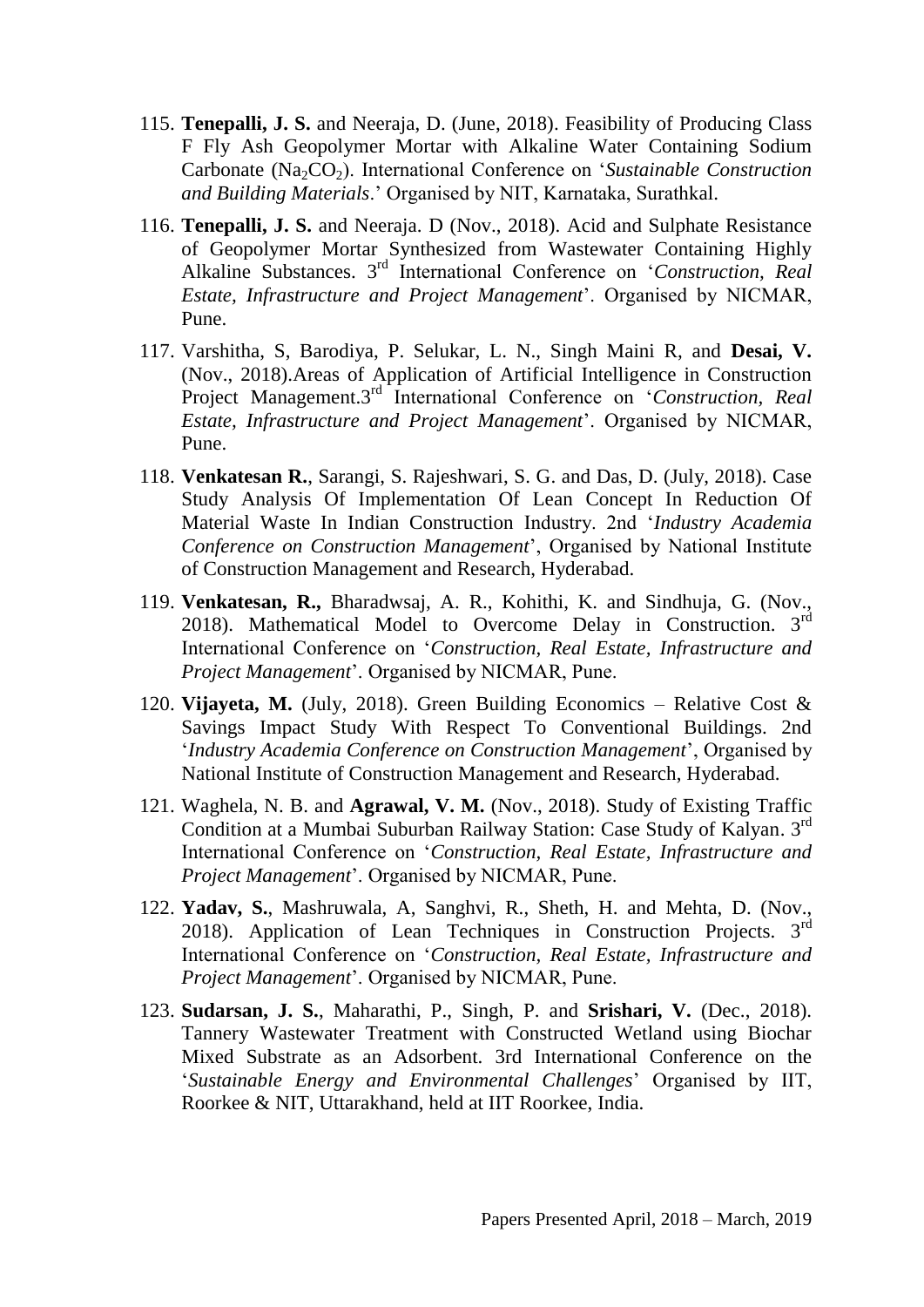## **C. National Conference/Seminar/Symposium**

- 1. **Goel, A**., Haresh, V., Oliapuram, G. S., Hari Prasad, N. Balaji, V. C. and Siddharth Sunder, V. (March, 2019). Facilitating Social Sustainability in Construction through Labour Welfare Clauses in Public Contracts: The Case of India. National Conference - PMI India Research & Academic Conference, 2019, on Project Management in the Emerging World of Disruption. Organised by PMI India, IIM Kozhikode.
- 2. **Gokhale, C. S.** (April, 2018). Estimation of Bearing Capacity of Shallow Foundations from Standard Penetration Test. National Conference on '*Challenges in Geotechnical Investigations, Analysis, Design & Construction of Foundations*.' Organised by Goa Engineering College, Goa.
- 3. **Jagannathan, M**. and Venkata, S. K. (March, 2019). Perceptions of Stakeholders on 'Redraftability' of Construction Contracts. National Conference - PMI India Research & Academic Conference, 2019, on Project Management in the Emerging World of Disruption. Organised by PMI India, IIM Kozhikode.
- 4. **Jagannathan, M., Singla, H.** and **Hiray, A.** (March, 2019). Identification of the Contracts Manager's Personality Type based on the Assessment of Requisite Skills. National Conference - PMI India Research & Academic Conference, 2019, on Project Management in the Emerging World of Disruption. Organised by PMI India, IIM Kozhikode.
- 5. **Jagtap, M.** (March, 2019). Predicting Penetration of the Project Buffer time of Critical Chain Project Management (CCPM) using a Linear Programming Approch. National Conference - PMI India Research & Academic Conference, 2019. on 'Project Management in the Emerging World of Disruption'. Organised by PMI India, IIM Kozhikode
- 6. **Jagannathan, M., Chawdary, K., Venkatesan, R.** and **Ramalingam, S.** (July, 2018).Enablers for Sustainable Lean Construction in India. Conference proceeding 26th Annual Conference on *'Evolving Lean Construction Towards Mature Production Management Across Culture and Frontiers'* Organised by Indian Institute of Technology Madras and International Group for Lean Construction Chennai.
- 7. Pothan, L.V. and **Ramalingam, S**. (July, 2018). Applicability of Value Stream Mapping and Work Sampling in an Industrial Project in India. Conference proceeding 26<sup>th</sup> Annual Conference on '*Evolving Lean Construction Towards Mature Production Management Across Culture and Frontiers'* Organised by Indian Institute of Technology Madras and International Group for Lean Construction Chennai
- 8. **Ramakrishna, N.** (April, 2018). Basic Urban Services and Human Development: An Analysis of Indian States, Development Convention 2018 on '*India at Seventy: Development Challenges*', Hosted by ISEC, Bengaluru.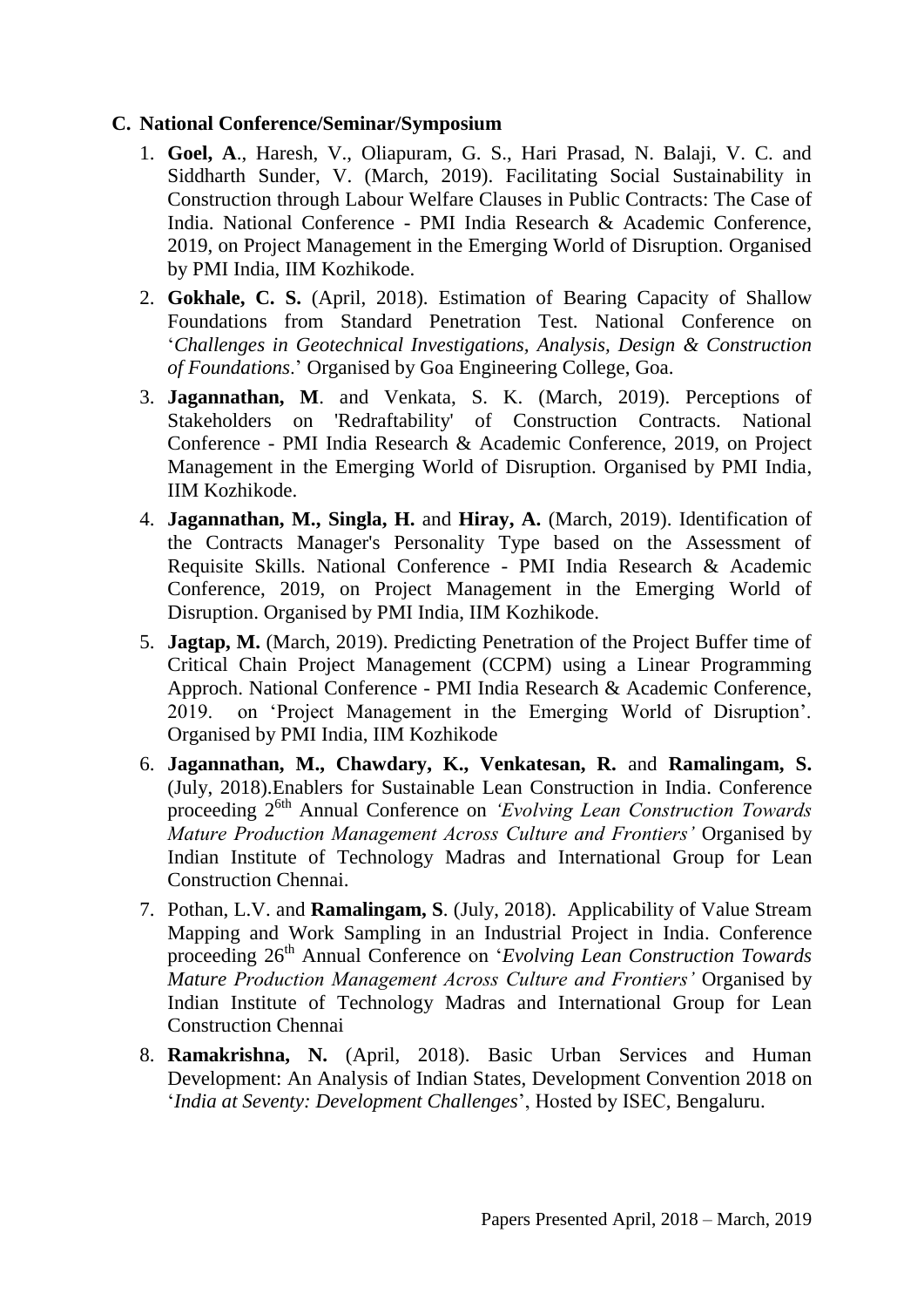- 9. **Ramalingam, S.**(July, 2018). Mapping of BIM Process for Teaching Plan. Conference proceeding  $26<sup>th</sup>$  Annual Conference on '*Evolving Lean Construction Towards Mature Production Management Across Culture and Frontiers*' Organised by Indian Institute of Technology Madras and International Group for Lean Construction Chennai
- 10.**Sanyal, A.** and Bhattacharya, P. S. (March, 2019). Forecasting Delay in Repetitive Activities of Residential High-Rise Construction using CBR with Feature Counting Weights. National Conference - PMI India Research & Academic Conference, 2019, on 'Project Management in the Emerging World of Disruption'. Organised by PMI India.
- **11.Singla, H.** and **Shrivas, A**. (March, 2019). Impediments in Construction Innovation in India. National Conference - PMI India Research & Academic Conference, 2019, on Project Management in the Emerging World of Disruption. Organised by PMI India, IIM Kozhikode.
- 12.**Sudarshan, J.S., Srihari,V.,** Arjun, N.S. and Krishna, V.B. ( Nov.,2018). Integrated Constructed Wetland: A Way to Green Technology for Wastewater Treatment.11th Biennial Lake Conference on *'Conservation and Sustainable Management on Riverine Ecosystems'*. Organised by Energy and Wetland Group, Centre for Ecological Sciences, Indian Institute of Science, Bangalore and Alva's College and Alva's Institute of Engineering and Technology, Moodbidri.
- 13.**Sudarsan, J. S.** and Murugappan, A. (March, 2019). Artificial Constructed Wetlands for Recycling and Reuse of Used Water. National Conference on Pollution Abatement for sustainable environment (PASE) organized by Annamalai University, Tamilnadu.

# **2. CONFERENCE/ SYMPOSIUM POSTER PRESENTATION**

1. Walikar,J., Dalal, J., Inchara, R. and **Sudarsan, J. S.** (March, 2018). Carbon Footprint: A Smart Measure for Smart City Initiative. 'Smart Cities Development and Management Symposium'. Organised by NICMAR, Pune.

# **3. CONFERENCE PAPER PRESENTATION (STUDENT)**

- 1. **Avinash B.**, Kumari, S. Shrikanth, S., Kumar, V. J. and Harwalkar, A. (Nov., 2018). Performance Studies On High Strength Concrete With GBS Sand. 3<sup>rd</sup> International Conference on '*Construction, Real Estate, Infrastructure and Project Management*'. Organised by NICMAR, Pune.
- 2. **Belambe, R., Jain, S.** and **Kelde, Y.** (Nov., 2018). Study of Temperature Variation on Flexible and Rigid Pavement. 3<sup>rd</sup> International Conference on '*Construction, Real Estate, Infrastructure and Project Management*'. Organised by NICMAR, Pune.
- 3. **Chauhan, S.** (June, 2018). Compensation for Land Acquisition by Hydro ponies Plant. 4<sup>th</sup> Flame International Case Conference. Organised by Flame University, Pune.